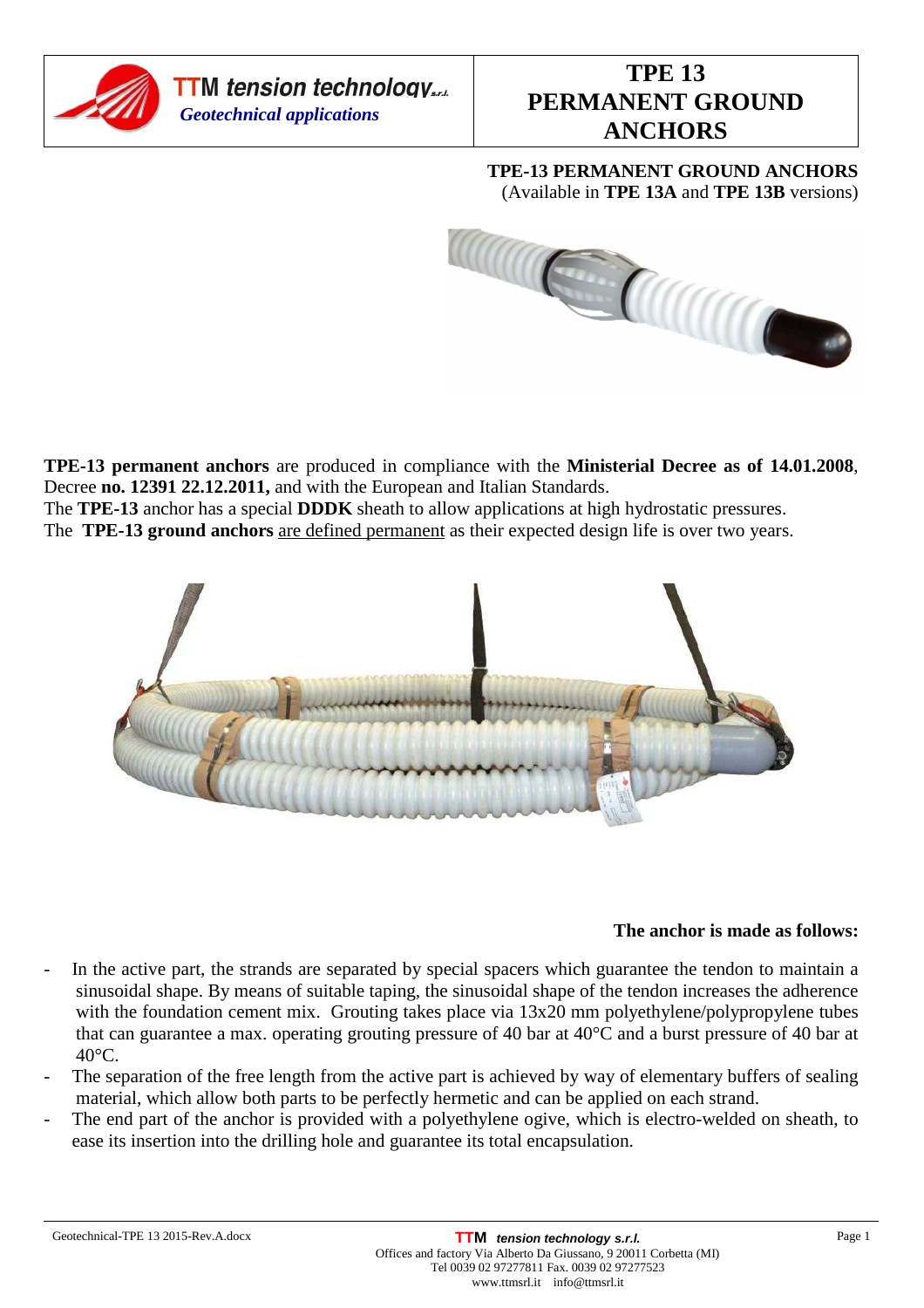# **TPE-13A GROUND ANCHOR DIAGRAM**  (Installed with **TTR-E** type anchor)

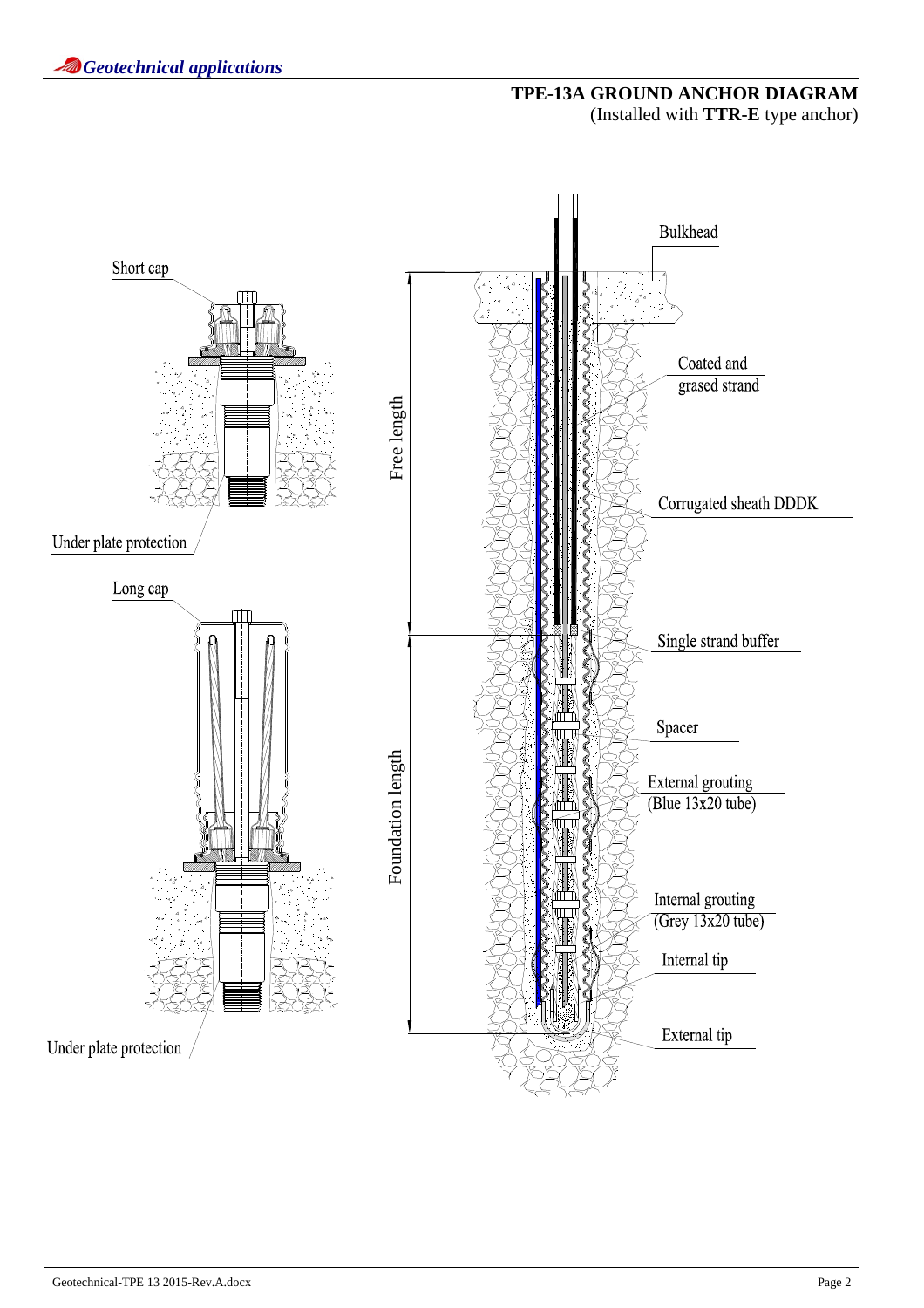### **TPE-13A GROUND ANCHOR DIAGRAM**  (Installed with **TTM** and **TTM-F** type anchor)

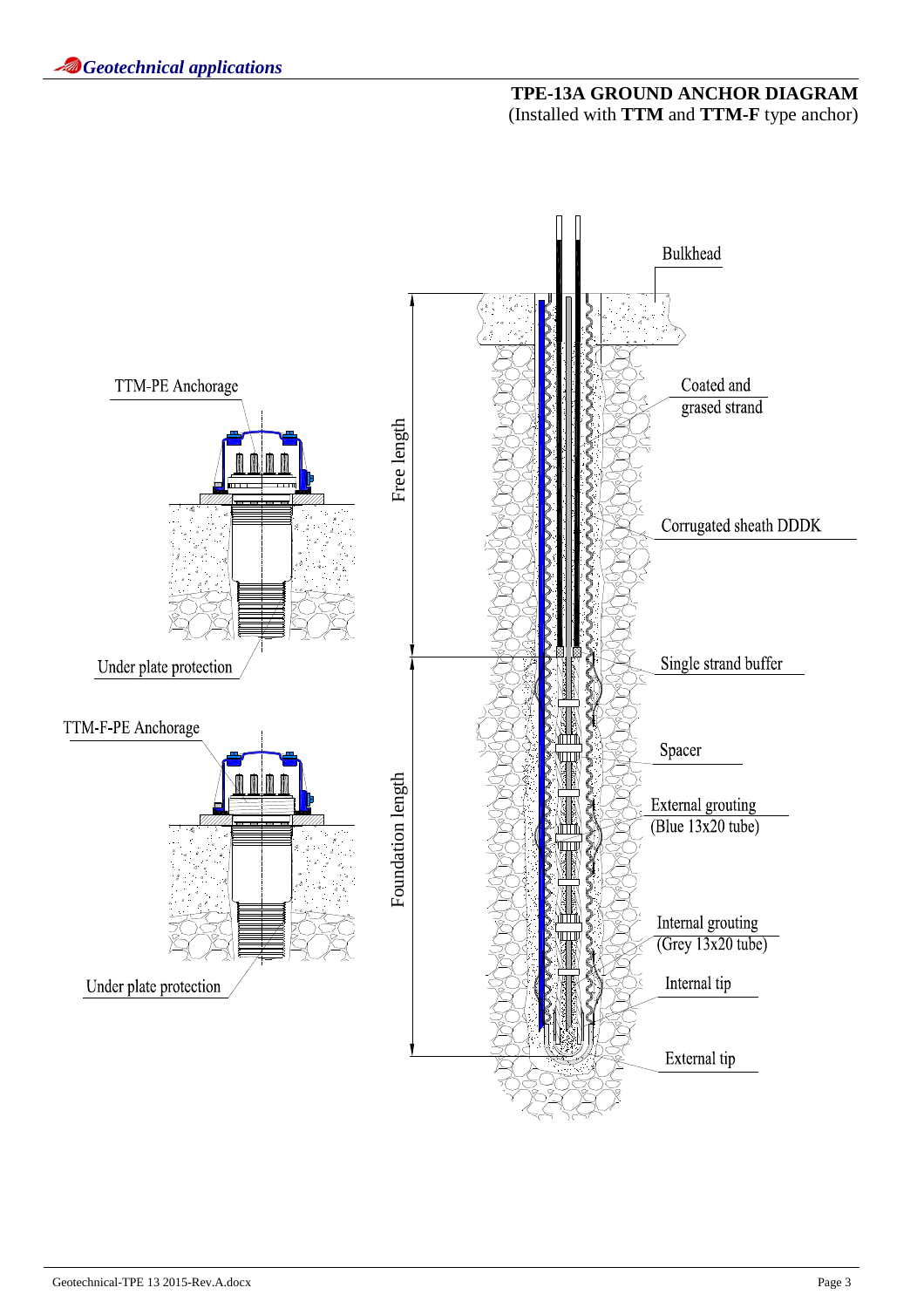# **TPE-13B GROUND ANCHOR DIAGRAM**  (Installed with **TTR-E** type anchor)